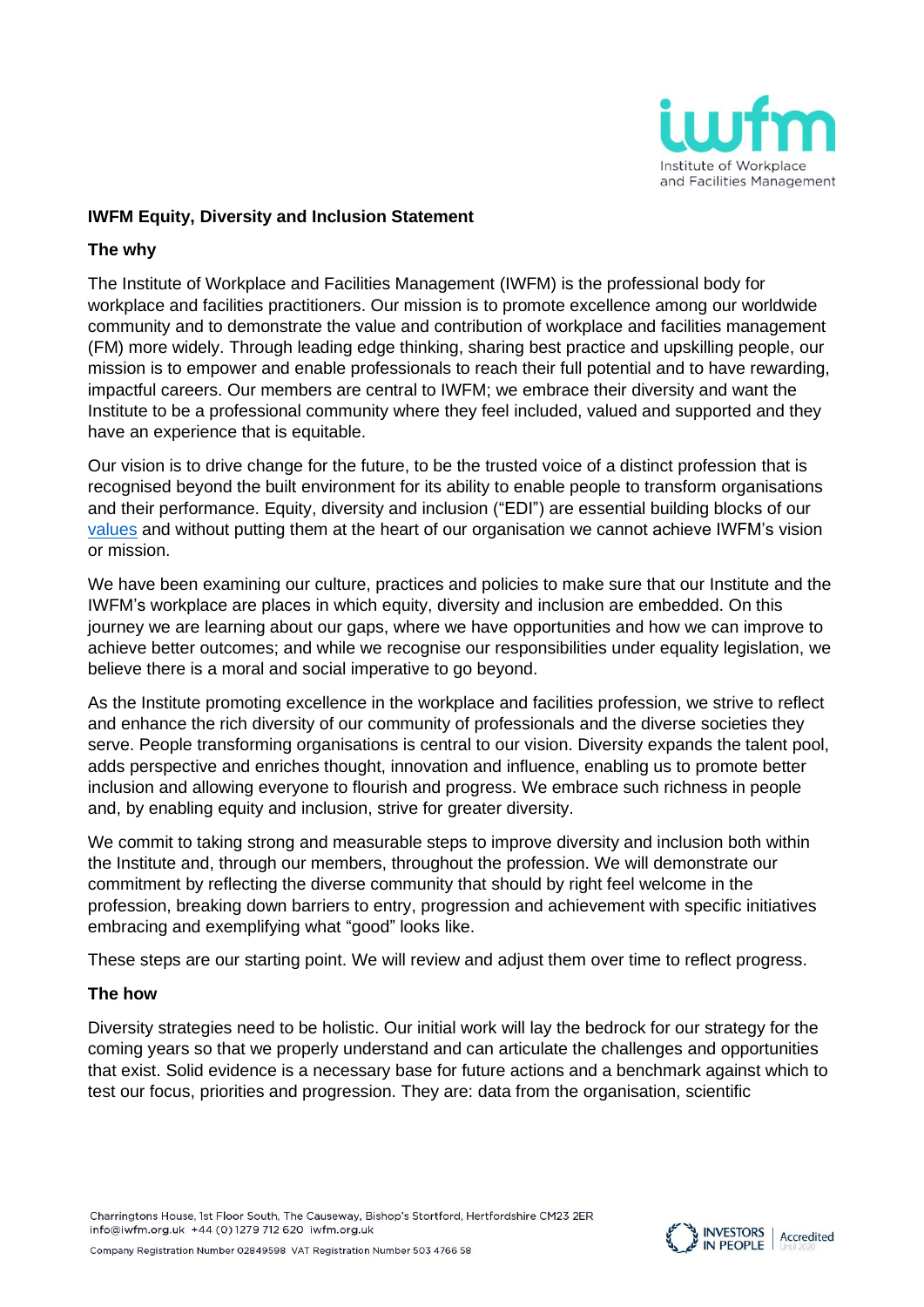

publications, professional expertise, and the views of key stakeholders, including our members. 1 Tactics focusing on an evidence base will help to improve our decision making in this area. Data collection will be key to understanding diversity and inclusion in our organisation, membership and profession, the barriers for progression and then removing them.

Our approach will focus on four themes (two internal facing – Governance and leadership, HR and our people; and two external facing – membership and the profession):

1. Governance and leadership

Aim: to provide clarity about IWFM's position as an employer and professional body and demonstrate leadership through its structures. In addition, we will

- Articulate IWFM's position on EDI
- Establish inclusive leadership and accountability across both our people and across IWFM's governance groups, including the appointment of ambassadors for equity, diversity and inclusion, providing role models and support
- Seek to achieve greater diversity of our structures, including our board and committees
- Report annually on age, disability, ethnicity, gender, pay, sex, sexuality and socioeconomic background in our governing bodies to demonstrate our commitment and progress towards diversity

#### 2. HR and team members

Aim: to be a diverse and inclusive employer that enables everyone to be their true self at work and to own and drive inclusivity, diversity and equality. We will

- Embed the principles of diversity and inclusion at employee, team and organisational level, and at each stage of the HR journey
- Encourage open dialogue and signpost where individuals can direct comments or feedback for change
- Embed measures that encourage diversity at the different stages of attraction, recruitment and selection, retention, development and progression
- Embed and maintain robust measures to prevent harassment or victimisation in the workplace with access to independent third-party support if necessary
- Report transparently on our data around age, disability, ethnicity, gender, pay, sex, sexuality and socio-economic background
- Provide training on how to better embed equity, diversity and inclusion in people management

## 3. Membership

Aim: to increase the diversity of individuals joining the Institute. We will

- Enhance data collection during the updated member pathway in priority areas
- Enhance data collection during specific surveys
- Seek to understand barriers and explore tools for breaking them down based on the evidence collected,





Company Registration Number 02849598 VAT Registration Number 503 4766 58

<sup>1</sup> [Diversity Management that works, an evidence-based view, CIPD, October 2019, 54p.](https://www.cipd.co.uk/Images/7926-diversity-and-inclusion-report-revised_tcm18-65334.pdf)